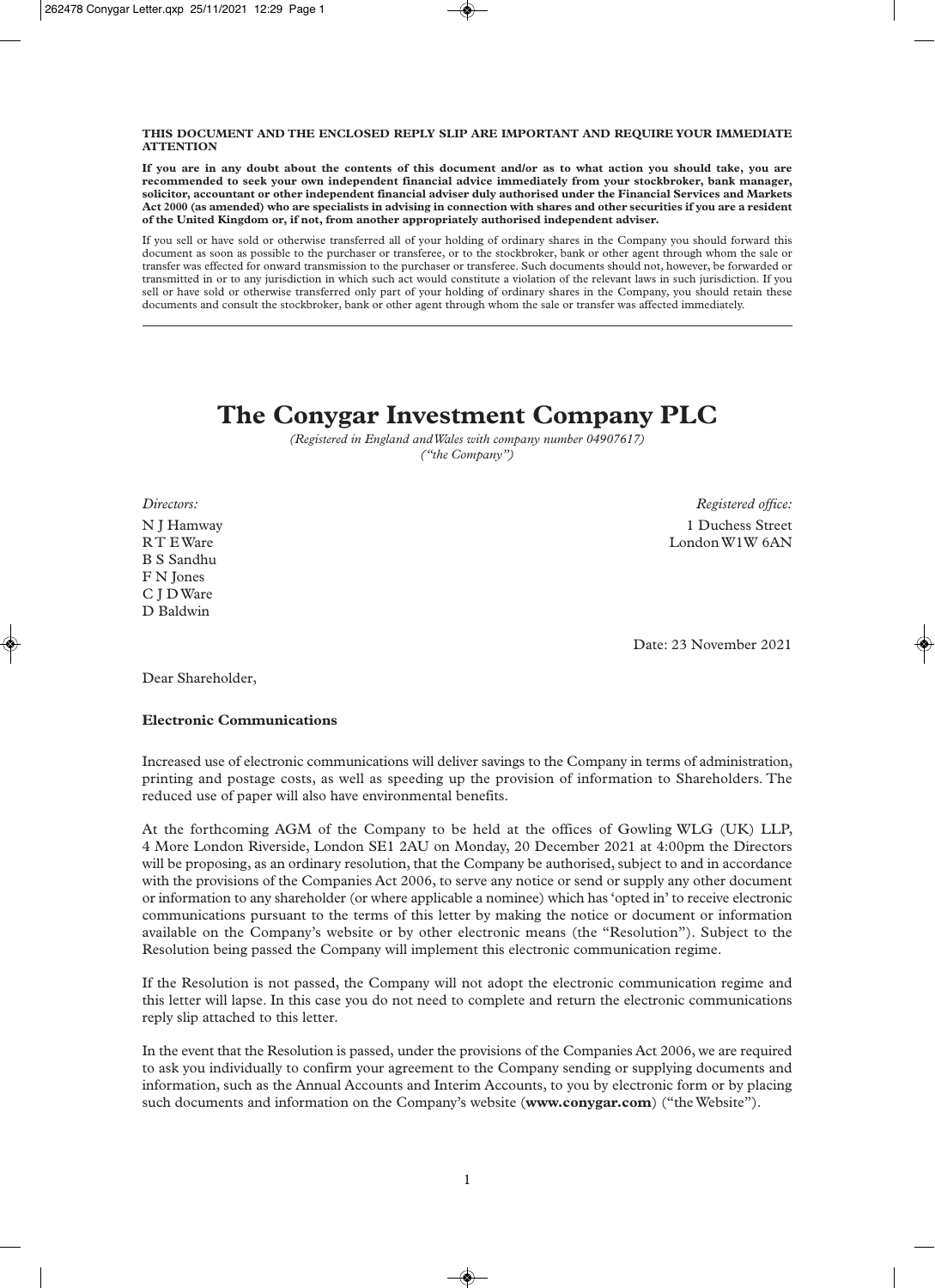One of the following three scenarios can apply to you:

#### **Scenario A – Documents and Information will be placed on the Website and you will be notified of this by electronic form (i.e. email)**

If you prefer to receive notification of documents and information by email please sign and complete Section A of the Electronic Communications Reply Slip enclosed and return it to the Company's registrars, Share Registrars Limited, Molex House, The Millennium Centre, Crosby Way, Farnham, Surrey, GU9 7XX. Please insert your email address into the appropriate place in Section A, sign and date the form and print your name and address in block capitals where shown.

#### **Scenario B – Documents and Information will be sent to you by post**

If you prefer to receive the documents and information in paper form rather than via email or the Website, please sign and complete Section B of the Electronic Communications Reply Slip enclosed and return it to the Company's registrars, Share Registrars Limited, Molex House, The Millennium Centre, Crosby Way, Farnham, Surrey, GU9 7XX. Please sign and date the form and print your name and address where shown.

#### **Scenario C – Documents and Information will be placed on the Website and you will be notified of this by post**

If we do not receive any response from you within 28 days of the date of this letter, then you will be taken to have agreed (under paragraph 10 of Schedule 5 to the Companies Act 2006) that the Company may send or supply the documents and information to you via the Website. Therefore, if you agree to the Company sending or supplying documents and information to you via the Website, you need take no further action in relation to this part of the letter.

In order to access the documents and information on the Website, you will need access to the internet, web browser software (such as Microsoft Internet Explorer) and Adobe Acrobat Reader. If you do not have Adobe Acrobat Reader, you can download a free copy from www.adobe.com.

We will notify you when the documents and information are available to access on the Website by post and we will provide you with:

- the address of the Website;
- the place on the Website where the documents and information may be accessed; and
- details of how to access the documents and information.

If the Company is required to restrict the sending of any documents or information to any shareholders within the European Economic Area (EEA) (other than the UK), for example due to the local laws of the EEA country in which the particular shareholders are resident or otherwise located, we will not be permitted to use electronic means to communicate with any shareholders holding shares of the same class as those shareholders within the EEA (other than the UK). In any such case, we will send you hard copies of any documents or information.

Yours faithfully,

### **N J Hamway**

*Chairman*

Date: 23 November 2021 Company Name: The Conygar Investment Company PLC